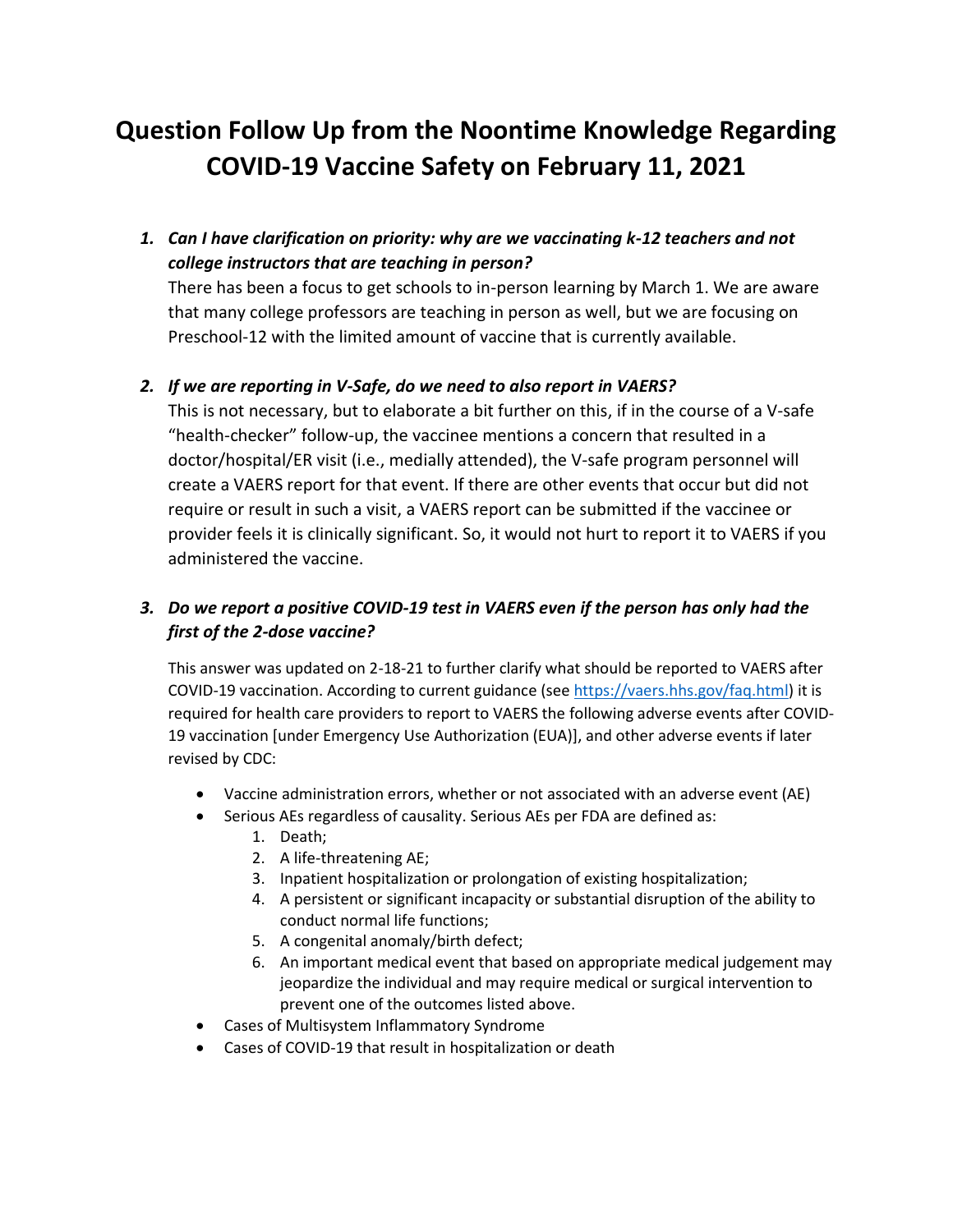Health care providers are encouraged to report to VAERS any additional clinically significant AEs or health problems that occur after vaccination even if they are not sure if vaccination caused the event. Healthcare professionals are required by law to report [certain adverse events](https://gcc02.safelinks.protection.outlook.com/?url=https%3A%2F%2Fvaers.hhs.gov%2Fresources%2Finfoproviders.html&data=04%7C01%7CBeckerA1%40michigan.gov%7C767b3c50f691434bf7e108d8d4287ce2%7Cd5fb7087377742ad966a892ef47225d1%7C0%7C0%7C637492617640015082%7CUnknown%7CTWFpbGZsb3d8eyJWIjoiMC4wLjAwMDAiLCJQIjoiV2luMzIiLCJBTiI6Ik1haWwiLCJXVCI6Mn0%3D%7C1000&sdata=AqpbMGtom1TzAeNF%2FdDm49cqma4FLKNPjFsQb05f3XM%3D&reserved=0)

Although the guidance listed above does not specifically state if the report is required for vaccinees that report a positive COVID-19 test after receiving only one dose of COVID-19 vaccine (as opposed to two doses) it may be reported to VAERS.

As a reminder, it takes approximately two weeks for the body to build immunity after vaccination. That means it is possible a person could be infected with the virus that causes COVID-19 just before or just after vaccination and still get sick. This is because the vaccine has not had enough time to provide protection.

*4. My health department has encountered persons reporting a history of anaphylaxis from oral medications that include PEG as an inactive ingredient. Would you consider such a history to be a pre-caution or contraindication for COVID-19 vaccination?*  CDC recently issued additional guidance to further clarify contraindications and precautions for mRNA vaccines. You can find the *Interim Clinical Considerations for Use of mRNA COVID-19 Vaccines* at: [https://www.cdc.gov/vaccines/covid-19/info-by](https://www.cdc.gov/vaccines/covid-19/info-by-product/clinical-considerations.html)[product/clinical-considerations.html.](https://www.cdc.gov/vaccines/covid-19/info-by-product/clinical-considerations.html)

Here is part of the update in the guidance but for further detail visit the link above: "Persons with a known (diagnosed) allergy to PEG, another mRNA vaccine component, or polysorbate, have a contraindication to vaccination. Persons with a reaction to a vaccine or injectable therapy that contains multiple components, one of which is PEG, another mRNA vaccine component or polysorbate, but in whom it is unknown which component elicited the immediate allergic reaction have a precaution to vaccination."

*5. If patients have not signed up for v-safe when receiving the first dose, is there a way for them to sign up after the second dose?* 

Yes. Please find the details here: [V-safe After Vaccination Health Checker | CDC](https://www.cdc.gov/coronavirus/2019-ncov/vaccines/safety/vsafe.html)

6. *If a person has had anaphylaxis before to oral meds is a 15-minute wait time enough?* CDC has issued guidance in the *Interim Clinical Considerations for Use of mRNA COVID-19 Vaccines* at: [https://www.cdc.gov/vaccines/covid-19/info-by-product/clinical](https://www.cdc.gov/vaccines/covid-19/info-by-product/clinical-considerations.html)[considerations.html.](https://www.cdc.gov/vaccines/covid-19/info-by-product/clinical-considerations.html)

You can also find this information with the *Interim considerations: preparing for the potential management of anaphylaxis after COVID-19 vaccination* at: [https://www.cdc.gov/vaccines/covid-19/clinical-considerations/managing](https://www.cdc.gov/vaccines/covid-19/clinical-considerations/managing-anaphylaxis.html)[anaphylaxis.html](https://www.cdc.gov/vaccines/covid-19/clinical-considerations/managing-anaphylaxis.html)

Here is what CDC recommends on this topic: **Routine observation periods following COVID-19 vaccination\***